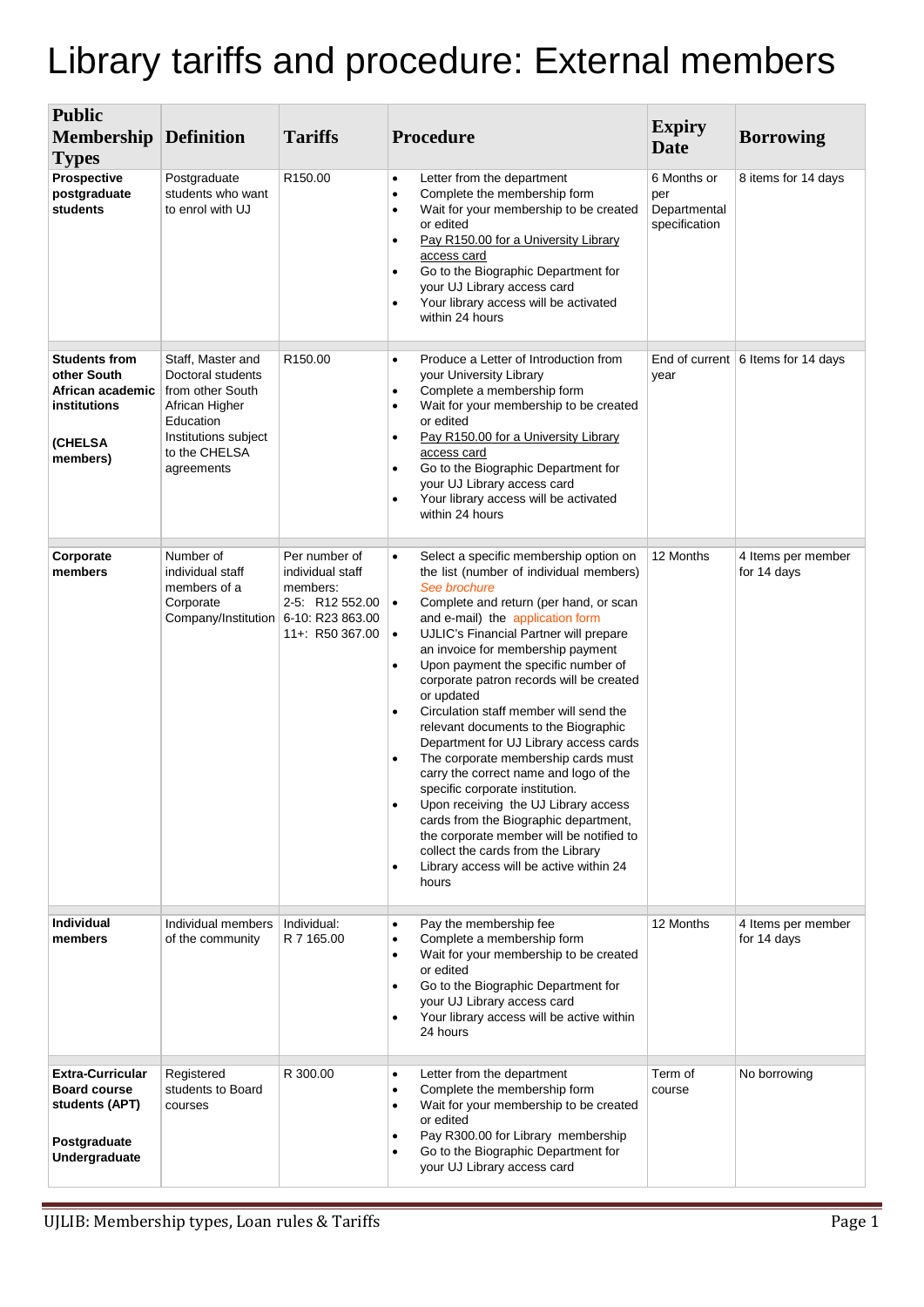|                                                                                                         |                                                                                            |                     |                                                  | Your library access will be active within<br>24 hours                                                                                                                                                                                                                                                                                                                       |                        |                                       |
|---------------------------------------------------------------------------------------------------------|--------------------------------------------------------------------------------------------|---------------------|--------------------------------------------------|-----------------------------------------------------------------------------------------------------------------------------------------------------------------------------------------------------------------------------------------------------------------------------------------------------------------------------------------------------------------------------|------------------------|---------------------------------------|
| <b>Short courses</b><br>students                                                                        | Registered<br>students to short<br>courses by<br>arrangement with<br>Departments           | R 360.00            | ٠<br>$\bullet$                                   | Letter from the department<br>Complete your membership form<br>Pay R360.00 for Library membership<br>Go to the Biographic Department for<br>your UJ Library access card<br>Your library access will be active within<br>24 hours                                                                                                                                            | Term of<br>course      | No borrowing                          |
| <b>Members of</b><br><b>Institutions who</b><br>qualify for<br>access through a<br>special<br>agreement | Registered<br>members of the<br>specific institution                                       | R <sub>150.00</sub> | $\bullet$<br>$\bullet$<br>$\bullet$<br>$\bullet$ | Produce a Letter of Introduction from<br>your Institution's Library<br>Pay R150 for a University Library<br>access card<br>Complete a membership form<br>Go to the Biographic Department for<br>your UJ Library access card<br>Return to the Circulation Desk to create<br>your patron record<br>Your patron record and library access<br>will be activated within 24 hours | year                   | End of current $ 4$ Items for 14 days |
| Day visitors                                                                                            | Clients who make<br>use of the Library<br>and Information<br>Centre on an ad<br>hoc basis. | R 120.00 per day    | $\bullet$<br>٠<br>$\bullet$<br>NOTE:<br>Library  | Complete the register at the Security<br>Desk<br>Pay R120.00 at the Circulation Desk<br>and receive temporary card<br>Keep your payment receipt for the day<br>produce it when you exit or entering<br>library security will give access<br>No day visitors are allowed to use the Law                                                                                      | Day of<br>payment only | No borrowing                          |